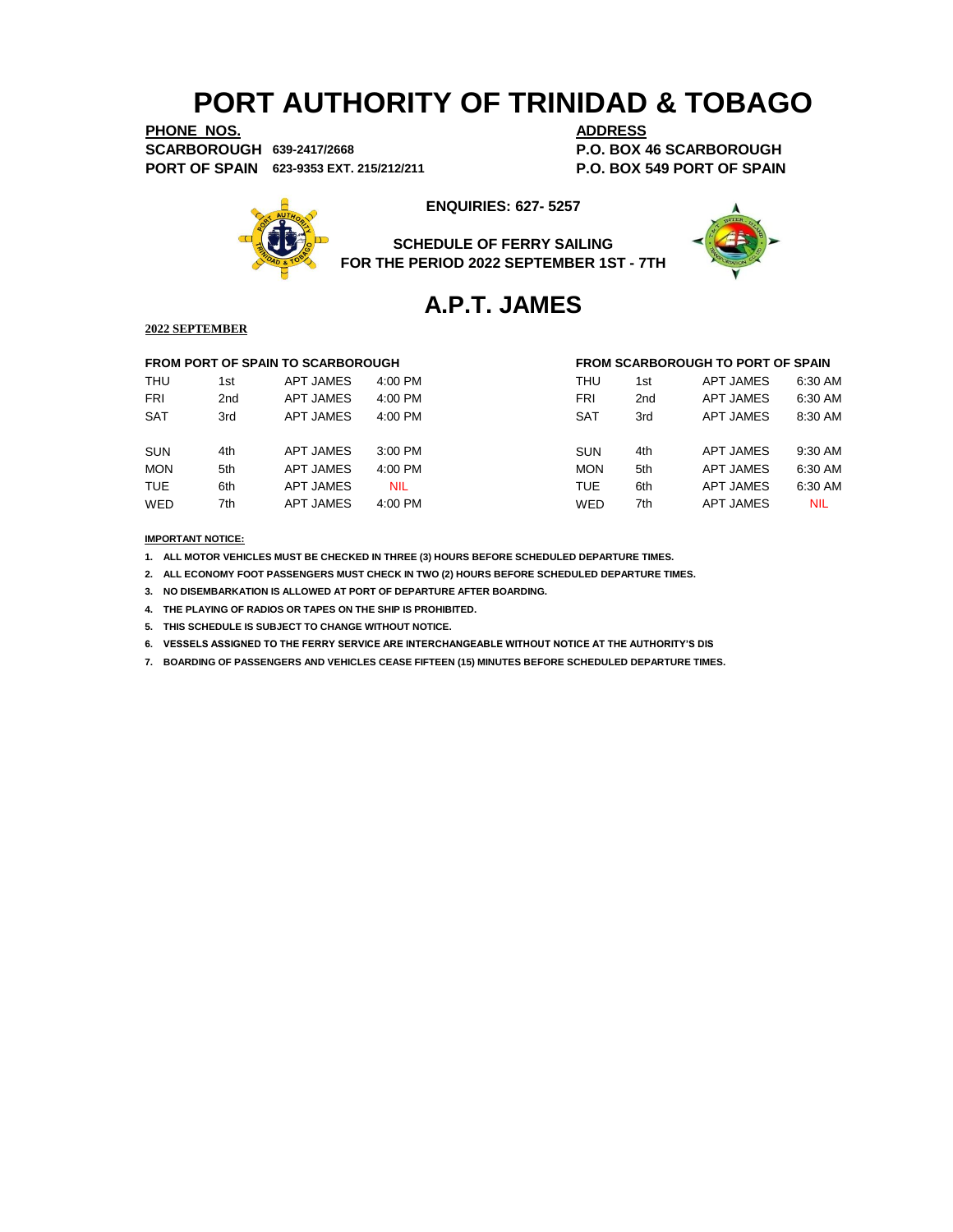**PHONE NOS. ADDRESS SCARBOROUGH 639-2417/2668 P.O. BOX 46 SCARBOROUGH PORT OF SPAIN 623-9353 EXT. 215/212/211 P.O. BOX 549 PORT OF SPAIN**



**ENQUIRIES: 627- 5257**

**SCHEDULE OF FERRY SAILING FOR THE PERIOD 2022 SEPTEMBER 1ST - 7TH**



## **BUCCOO REEF**

## **2022 SEPTEMBER**

## **FROM PORT OF SPAIN TO SCARBOROUGH FROM SCARBOROUGH TO PORT OF SPAIN**

|            |     | <b>FRUM FURT OF SPAIN TO SUARDURUUGH</b> |           |            |                 | FRUM SUARDURUUGH TU FURT UF SFAIN |            |
|------------|-----|------------------------------------------|-----------|------------|-----------------|-----------------------------------|------------|
| <b>THU</b> | 1st | <b>BUCCOO REEF</b>                       | 8:00 AM   | THU        | 1st             | <b>BUCCOO REEF</b>                | 4:00 PM    |
| <b>FRI</b> | 2nd | <b>BUCCOO REEF</b>                       | 8:00 AM   | FRI        | 2 <sub>nd</sub> | <b>BUCCOO REEF</b>                | $4:00$ PM  |
| <b>SAT</b> | 3rd | BUCCOO REEF 8:30 AM                      |           | <b>SAT</b> | 3rd             | <b>BUCCOO REEF</b>                | $4:00$ PM  |
| <b>SUN</b> | 4th | BUCCOO REEF 9:30 AM                      |           | <b>SUN</b> | 4th             | <b>BUCCOO REEF</b>                | $3:00$ PM  |
| <b>MON</b> | 5th | <b>BUCCOO REEF</b>                       | 8:00 AM   | <b>MON</b> | 5th             | <b>BUCCOO REEF</b>                | $4:00$ PM  |
| <b>TUE</b> | 6th | <b>BUCCOO REEF</b>                       | $8:00$ AM | TUE.       | 6th             | <b>BUCCOO REEF</b>                | $4:00$ PM  |
| <b>WED</b> | 7th | <b>BUCCOO REEF</b>                       | NIL.      | <b>WED</b> | 7th             | <b>BUCCOO REEF</b>                | <b>NIL</b> |
|            |     |                                          |           |            |                 |                                   |            |

### **IMPORTANT NOTICE:**

**1. ALL MOTOR VEHICLES MUST BE CHECKED IN THREE (3) HOURS BEFORE SCHEDULED DEPARTURE TIMES.** 

**2. ALL ECONOMY FOOT PASSENGERS MUST CHECK IN TWO (2) HOURS BEFORE SCHEDULED DEPARTURE TIMES.**

**3. NO DISEMBARKATION IS ALLOWED AT PORT OF DEPARTURE AFTER BOARDING.**

**4. THE PLAYING OF RADIOS OR TAPES ON THE SHIP IS PROHIBITED.**

**5. THIS SCHEDULE IS SUBJECT TO CHANGE WITHOUT NOTICE.**

**6. VESSELS ASSIGNED TO THE FERRY SERVICE ARE INTERCHANGEABLE WITHOUT NOTICE AT THE AUTHORITY'S DIS**

**7. BOARDING OF PASSENGERS AND VEHICLES CEASE FIFTEEN (15) MINUTES BEFORE SCHEDULED DEPARTURE TIMES.**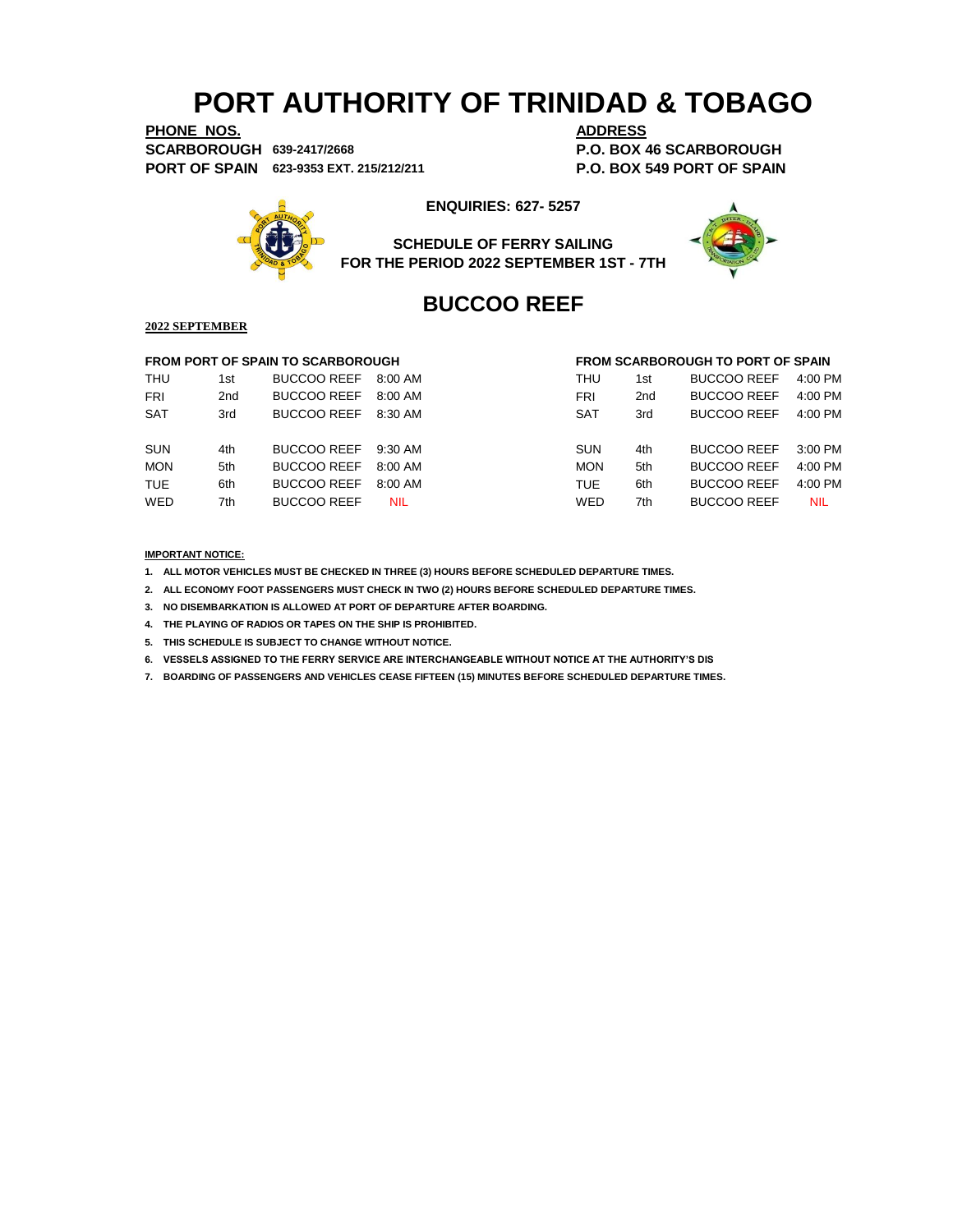**PHONE NOS. ADDRESS SCARBOROUGH 639-2417/2668 P.O. BOX 46 SCARBOROUGH PORT OF SPAIN 623-9353 EXT. 215/212/211 P.O. BOX 549 PORT OF SPAIN**



## **ENQUIRIES: 627- 5257**

**SCHEDULE OF FERRY SAILING FOR THE PERIOD 2022 SEPTEMBER 1ST TO 7TH**



## **CABO STAR**

**2022 SEPTEMBER**

## **FROM PORT OF SPAIN TO SCARBOROUGH FROM SCARBOROUGH TO PORT OF SPAIN** THU 1st CABO STAR 2:00 PM THU 1st CABO STAR 11:00 PM FRI 2nd CABO STAR 2:00 PM FRI 2nd CABO STAR 11:00 PM SAT 3rd CABO STAR NIL SAT 3rd CABO STAR NIL SUN 4th CABO STAR 12:30 PM SUN 4th CABO STAR 11:00 PM MON 5th CABO STAR 2:00 PM MON 5th CABO STAR 11:00 PM TUE 6th CABO STAR 2:00 PM TUE 6th CABO STAR 11:00 PM WED 7th CABO STAR 2:00 PM WED 7th CABO STAR 11:00 PM

**IMPORTANT NOTICE:**

**1. ALL MOTOR VEHICLES MUST BE CHECKED IN THREE (3) HOURS BEFORE SCHEDULED DEPARTURE TIMES.** 

**2. ALL ECONOMY FOOT PASSENGERS MUST CHECK IN TWO (2) HOURS BEFORE SCHEDULED DEPARTURE TIMES.**

**3. NO DISEMBARKATION IS ALLOWED AT PORT OF DEPARTURE AFTER BOARDING.**

**4. THE PLAYING OF RADIOS OR TAPES ON THE SHIP IS PROHIBITED.**

**5. THIS SCHEDULE IS SUBJECT TO CHANGE WITHOUT NOTICE.**

**6. VESSELS ASSIGNED TO THE FERRY SERVICE ARE INTERCHANGEABLE WITHOUT NOTICE AT THE AUTHORITY'S DIS**

**7. BOARDING OF PASSENGERS AND VEHICLES CEASE FIFTEEN (15) MINUTES BEFORE SCHEDULED DEPARTURE TIMES.**